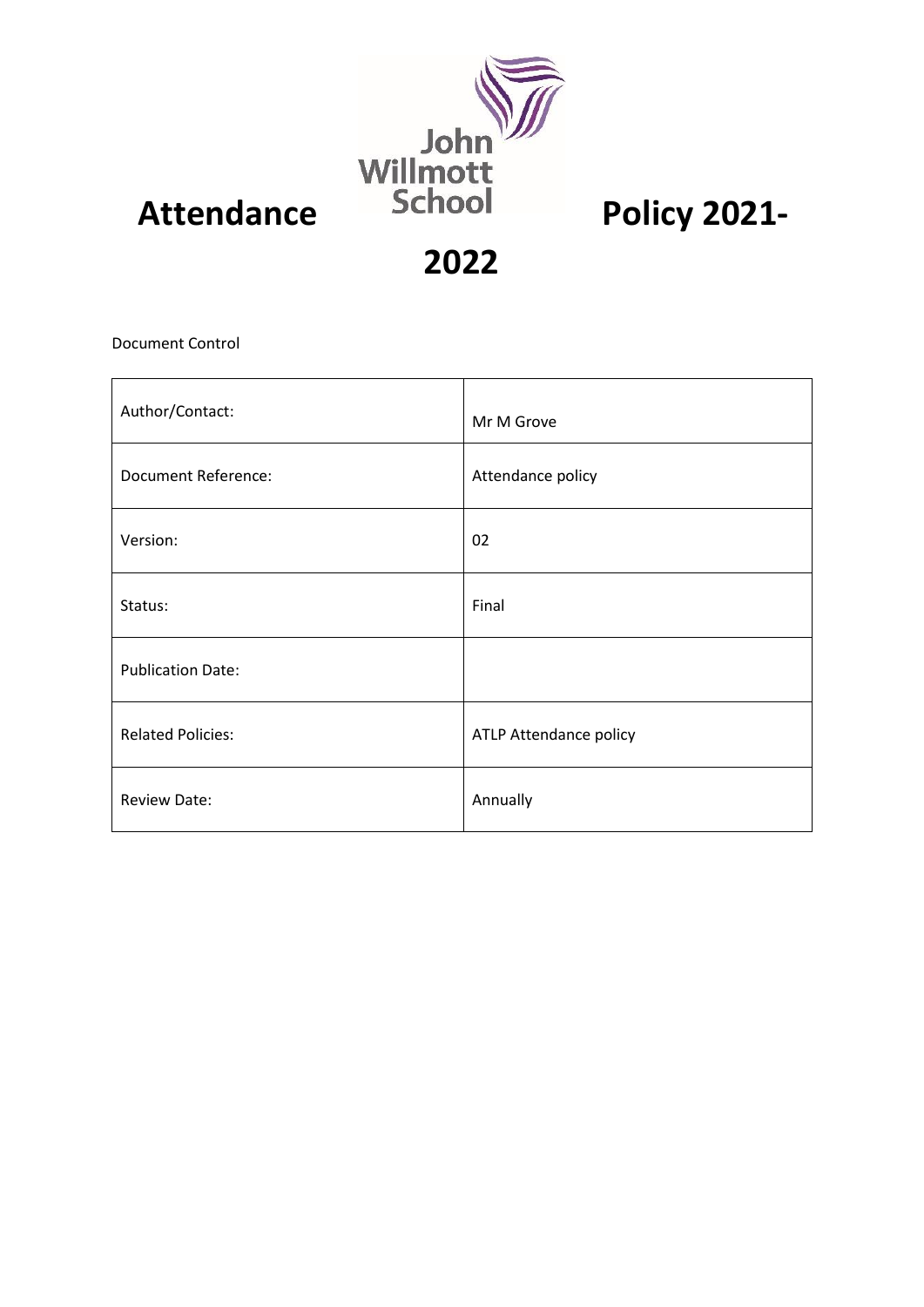# **Attendance Team**

Attendance is everyone's responsibility, but key staff in school supporting this crucial area are:

| Mr Matthew Grove          | Assistant Headteacher        | matt.grove@jws.bham.sch.uk       |  |
|---------------------------|------------------------------|----------------------------------|--|
| Mrs Michelle Nichols      | <b>Attendance Manager</b>    | michelle.nichols@jws.bham.sch.uk |  |
| Mrs Julie Noakes          | <b>Family Support Worker</b> | julie.noakes@jws.bham.sch.uk     |  |
| <b>Mrs Donna Margetts</b> | Attendance Assistant         | donna.margetts@jws.bham.sch.uk   |  |

# **Attendance Matters**

**Our Schools Attendance Target** 

# 96%

We ask students to aim to achieve at least 96% attendance. We recognise that for some this may be challenging, therefore we will provide additional support to students and their families to encourage excellent attendance

## **The Main Principles**

There is a direct link between academic attainment and attendance at school. The John Willmott School is therefore committed to working with parents and carers to ensure all students achieve as high a level of attendance as possible. Students are set a target of achieving at least 96% attendance.

Parents/carers have a legal responsibility to ensure children of compulsory school age attend school regularly. Students should be at school, on time, every day the school is open, unless the reason for absence is unavoidable.

| Attendance during<br>one school year | Equals the number<br>of days absent | Which is approximately<br>this many weeks absent | Which means this<br>number of lessons |
|--------------------------------------|-------------------------------------|--------------------------------------------------|---------------------------------------|
|                                      |                                     | (100% equals 39 weeks                            | missed                                |
| 90%                                  | 19 days                             | 4 weeks                                          | 100 lessons                           |
| 85%                                  | 29 days                             | 6 weeks                                          | 150 lessons                           |
| 80%                                  | 38 days                             | 8 weeks                                          | 200 lessons                           |

Schools have a duty of law to refer any absence of 5 days or more where they have been unable to contact the parent/carer/child or have general concerns about the absence to the Local Support Team.

Schools are required to take a register twice a day (am and pm), and this shows whether a student is present, engaged in an approved off-site education activity, or absent. If a student of compulsory school age is absent, every half day absence from school must be classified by the school as either authorised or unauthorised. The decision lies with the school as to whether the absence will be authorised. For this reason, information about the cause of each absence is always required.

# **Absence**

Absence can only be authorised by the Headteacher, within the boundaries set by The Education (Pupil Registration) (England) Regulations 2006.

**Headteachers may authorise leave during term time except where the circumstances are exceptional.** Please do remember that parental/carer illness, going shopping, visiting family,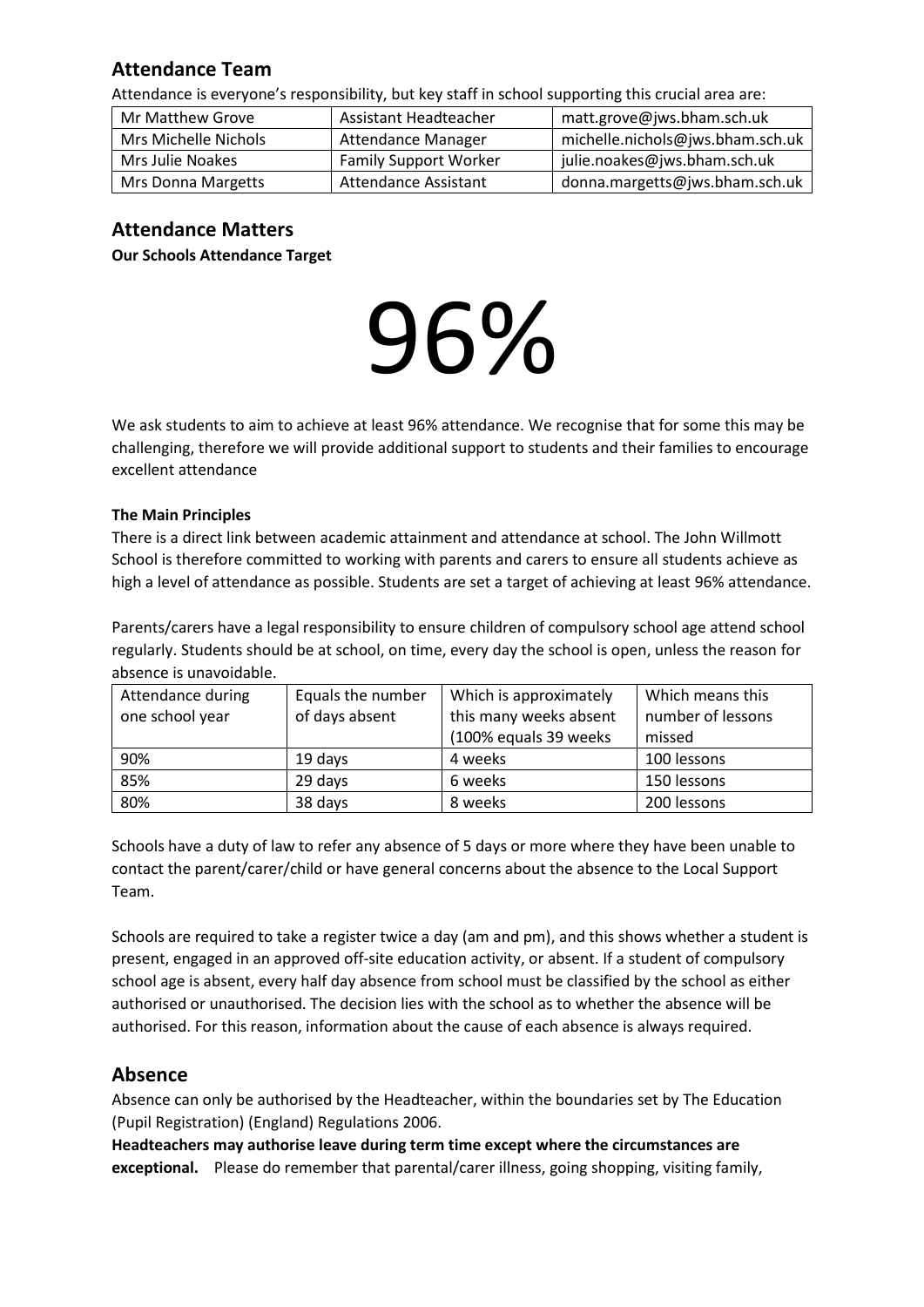truancy, alleged bullying (speak to school immediately to resolve issues), family holidays are not acceptable reasons for absence. All of these will be recorded as unauthorised absence.

Arriving after registration has closed will also result in an authorised absence being recorded. Family emergencies need careful consideration. It is not always appropriate or in the child's best interests to miss school for such emergencies which are being dealt with by adults. Being at school with support from staff and peers can provide children with a safe and familiar background during times of uncertainty.

## **It is a parents legal responsibility to ensure their children receive appropriate education. Failing to send your child to school regularly without good reason is a criminal offence.**

# **Reporting Absence**

If your child is going to be absent from school, it is important that the school is made aware.

## **Reporting Same Day Illness**

- On the first day of absence call the absence line on 0121 378 6564, providing a reason for absence.
- Call between the hours of 8:00am and 08:45 am.
- Alternatively email, [attendance@jws.bham.shc.uk](mailto:attendance@jws.bham.shc.uk) with your child's name, tutor group, and reason for absence.
- Please call/email every day that your child is not in school.

## **Reporting Future Absence For Appointments**

All appointments, such as dentist and doctors, should be made for outside of school hours where possible.

Where it is necessary to attend an appointment during the school day parents'/carers should contact the school (see above) to share the appointment details and letter. Students are expected to attend on the day of an appointment for as much of the day as possible. For the absence to be authorised, evidence of the appointment must be given to school by way of an appointment card or letter.

## **Requesting Leave in Term Time**

Parents/carers should make every effort to avoid taking students out of education for holidays or other extended leave during term time. This leave will only be authorised in exceptional circumstances.

Parents/carers must request the leave in term time form and complete this as early as possible and return to the school addressed to Mrs N Gould. To request the form, call the attendance line or email using the details above. Please complete the form a minimum of 4 weeks prior to the absence.

## **Religious Observance**

We recognise that students of certain faiths may need to participate in religious observance when the day falls in term time. The school will issue a day authorised absence in these cases. We ask that parents/carers notify the academy in writing in advance where a day's religious observance is required. Parents/carers must request the leave in term time form and complete this as early as possible and return to the school addressed to Mrs N Gould. To request the form, call the attendance line or email using the details above.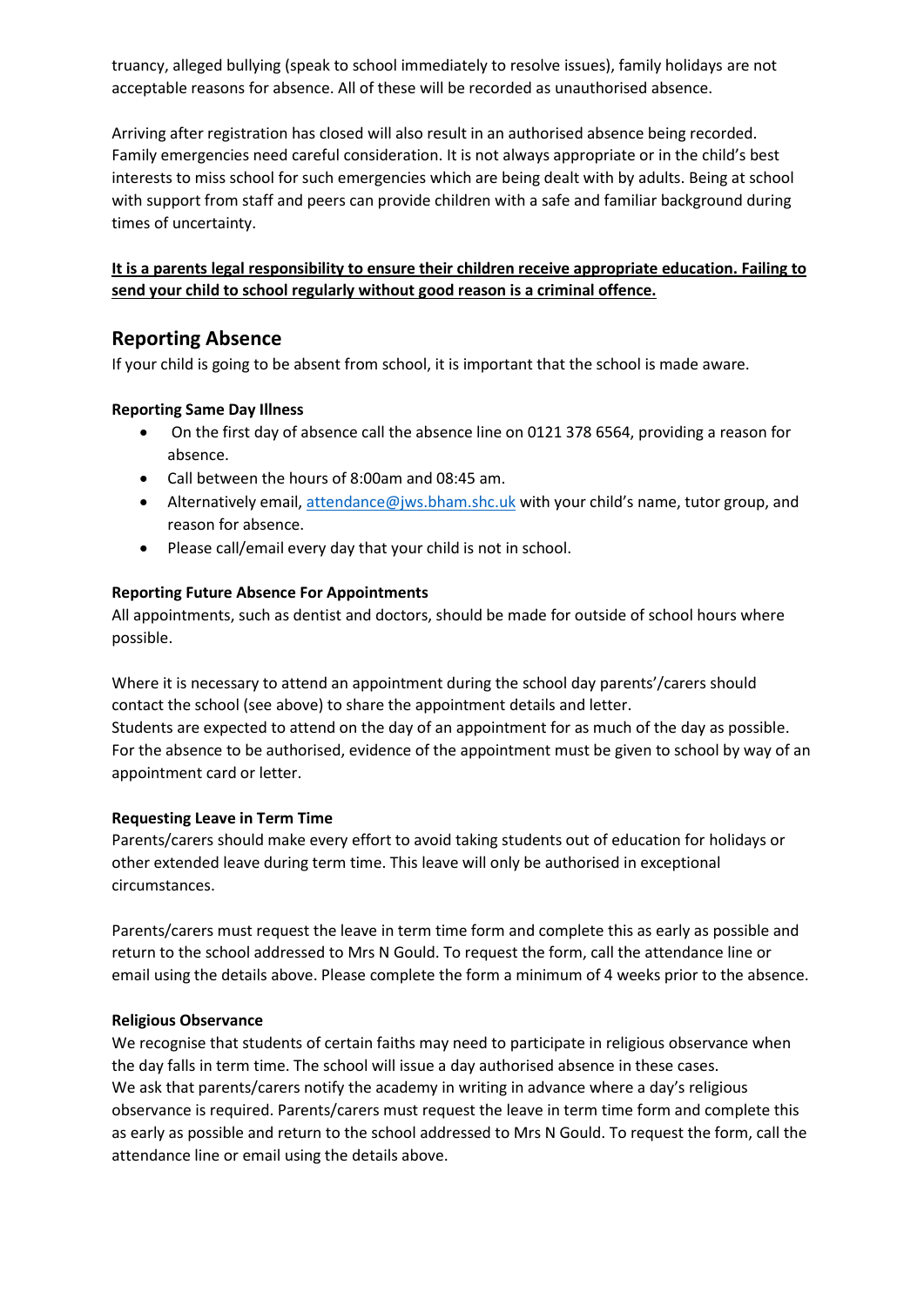# **Children Missing in Education (CME)**

As a school, we are concerned about any child who may be missing education because in addition to their educational development, their safety and wellbeing may be at risk.

The Birmingham Child Missing in Education Team works with schools in support of children who are absent from school and their whereabouts unknown, This might be:

- A child who is not at their last known address and
- Has 5 or more days of continuous absence without explanation, or
- Has left school suddenly and their destination is unknown. The policy does not cover those children not receiving education due to a family not taking up an offer of a school place from the Schools Admissions Service.

# **Home Education – Parents/Carers Role**

Parents/carers have a responsibility to ensure that their children of school age are receiving efficient full-time education. Some parents/carers may elect to home educate their children and may withdraw them from school at any time to do so. This is unless they are subject to an attendance order. Where a parent/carer notifies the school in writing of their intention to home educate, the school will ensure parents/carers are fully aware of their legal responsibilities in educating their child. School will then inform the local authority following their procedures, before the deleting the child from its admission register.

# **Registration and Punctuality**

For safeguarding purposes, a register is taken at the start of the school day and at the start of the afternoon session. These two registers make up a student's overall attendance percentage.

## **Morning Registration:**

Students 'line up' with their Head of Year and form tutors on the school playground each morning. Students need to be on the playground by 8.45am each day.

A member of the senior leadership team will blow a whistle at 8.45am to signal the start of line-up and start of the school day.

All students will

- Line up in form groups
- Be silent
- Ensure full school uniform is worn
- Face forward
- Be in single file lines
- Have equipment/ pencil cases in their hands
- Ensure no other accessories are worn
- Ensure mobile phones are turned off in bags
- Students will follow their teacher into the school building.
- Students will walk into the school building in a single file line, in an orderly and purposeful manner.

The Head of Year will use the equipment box to support student correction.

Students arriving to school after 08:49 will be marked at late (L). Registration closes at 9.10am, after which students will be marked as unauthorised (U) Lateness to school may incur sanctions where applicable.